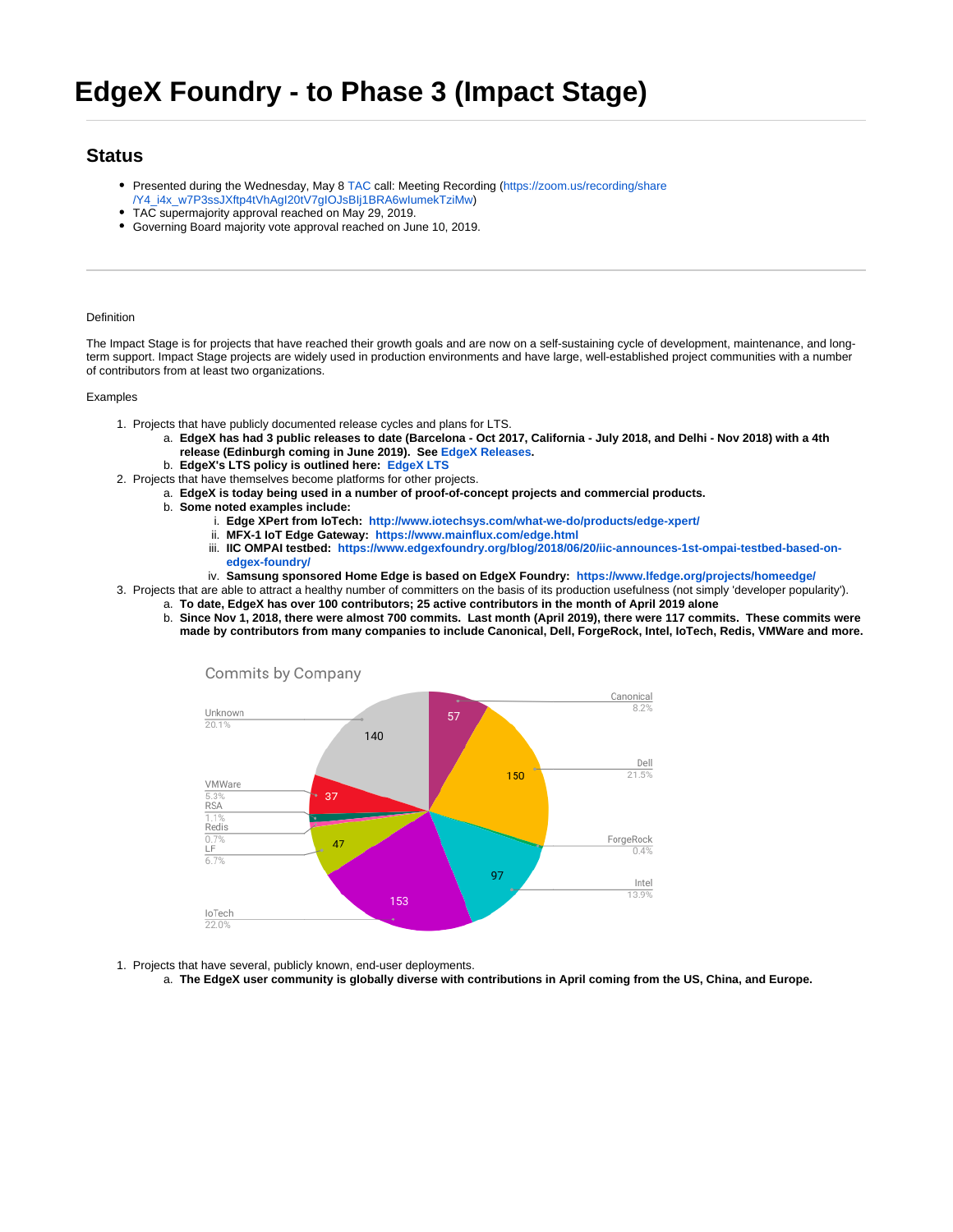#### b. **The graph below is of traffic from the globe user community on the EdgeX website.**



c. **In addition to the commercial and open source products sighted above, Dell Technologies, VMWare, Redis, HP, Intel and others have products or deployments under way or being developed.**

#### Expectations

Impact Stage projects are expected to participate actively in TAC proceedings, and as such have a binding vote on TAC matters requiring a formal vote, such as the election of a TAC Chair. They receive ongoing financial and marketing support from the Foundation, and are expected to cross promote the foundation along with their activities.

## Acceptance Criteria

To graduate from At Large or Growth status, or for a new project to join as an Impact project, a project must meet the Growth stage criteria plus:

- Have a defined governing body of at least 5 or more members (owners and core maintainers), of which no more than 1/3 is affiliated with the same employer. In the case there are 5 governing members, 2 may be from the same employer.
	- **The EdgeX TSC is currently made up of 11 members: 8 working group chairmen and 3 at-large members. The TSC Chair and Vice-Chair are elected by the TSC.**
	- **Representation on the TSC includes:**
		- **3 from IoTech (27%)**
		- **3 from Dell Technologies (27%)**
		- **2 from Mainflux (18%)**
		- **1 from Canonical (9%)**
		- **1 from Samsung (9%)**



- **1 from Intel (9%)**
- Have a documented and publicly accessible description of the project's governance, decision-making, and release processes. **See various areas of the project's wiki to include:**
	- **[Governance, voting process, decisions process](https://wiki.edgexfoundry.org/display/FA/Technical+Work+in+the+EdgeX+Foundry+Project)**
	- **[Contributing Guide](https://wiki.edgexfoundry.org/display/FA/Contributor%27s+Guide)**
	- **[Contribution Process](https://wiki.edgexfoundry.org/display/FA/Contributor%27s+Process)**  $\bullet$
	- $\bullet$ **[Charter](https://wiki.edgexfoundry.org/display/FA/Technical+Charter)**
	- **[Release Process](https://wiki.edgexfoundry.org/pages/viewpage.action?pageId=21823969)**
- Have a healthy number of committers from at least two organizations. A committer is defined as someone with the commit bit; i.e., someone who can accept contributions to some or all of the project.
	- **To date, EdgeX has over 100 contributors; 25 active contributors in the month of April 2019 alone**